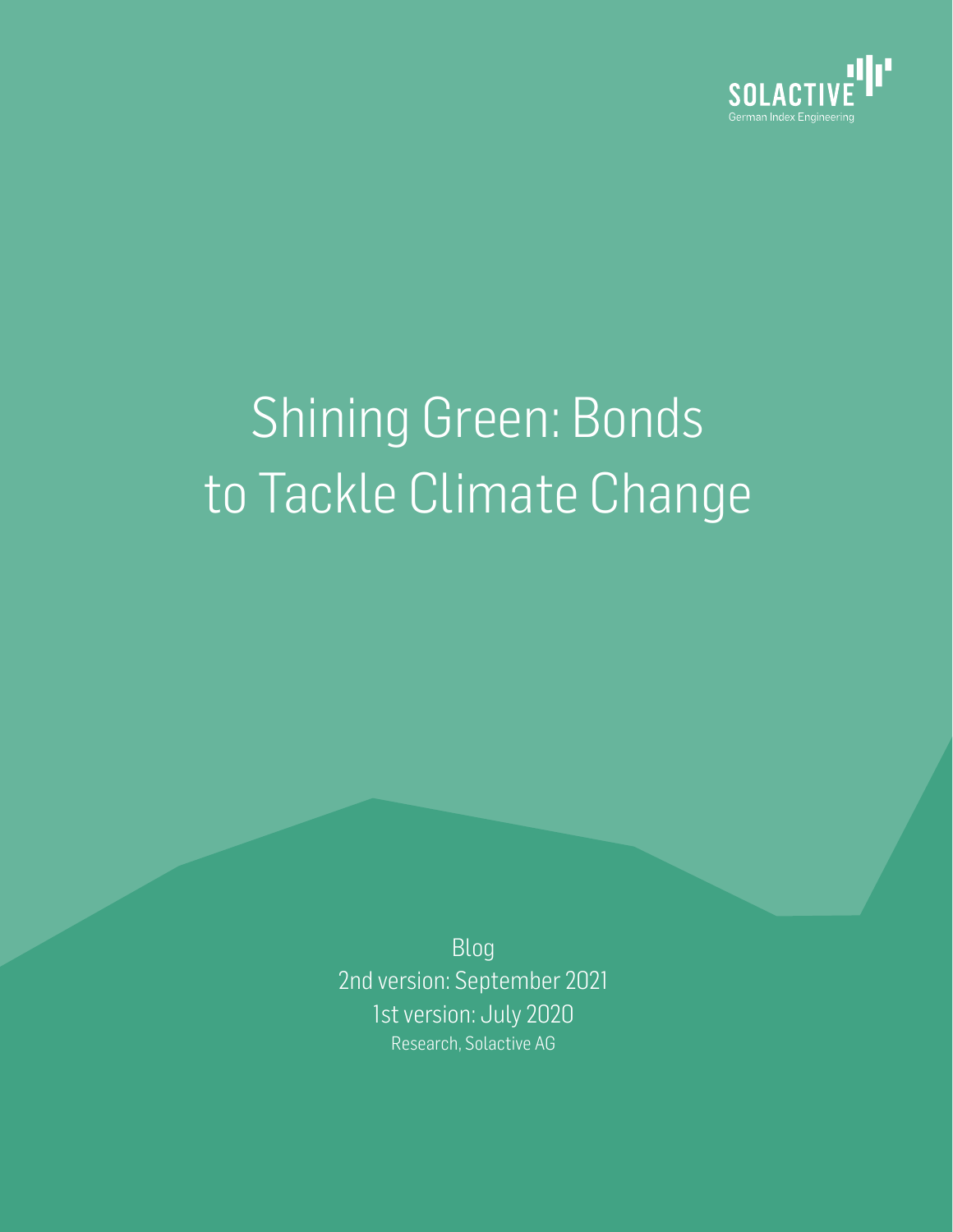֖֖֦֧֦֧֦֧ׅ֪֪֪֪֪֪֦֧֪֪֪֪֪֪֪֪֪֪֪֪֪֪֪֪֪֪֪֪֪֚֚֚֚֚֚֚֚֚֚֚֚֚֚֡֝֝֓֕֓֡֜֡֓֓֡֝֓֞֡֜֓֓֡֡֓ Green Bonds are on the rise and have grown to over USD 800bn in market value. The **Solactive Green Bond Index (SOLGREEN)** includes bonds that are defined as Green Bonds by the Climate Bonds Initiative (CBI). So-called 'self-labeled Green Bonds' are not eligible for inclusion into the index universe. Our index was the first Green Bond index and, thus, provides the longest available live history.

 $\overline{1}$ ĺ  $\overline{\phantom{a}}$ ì The index's total performance is comparably good at 17.6% over the last five years until Jun-30, 2021. The compounded annual growth rate of the outstanding market value of bonds in our index is close to 70% over the last seven years. Whereas this growth will likely slow down as the market matures, there is more to come. Recent regulatory activities and pandemic related recovery plans confirm the growing importance of the Green Bond market.

### Comment on Recent Performance

With aggregate demand recovering from the COVID-19 pandemic lows and after the global economy has started its recovery, inflation expectations – as inflation itself – increased during the first half of 2021. This can be illustrated by looking at the US 5-Year, 5-Year Forward Inflation Expectation Rate published by the Fed St. Louis. The 5y5y inflation expectations rose around 20 basis points during the first six months of 2021.<sup>1</sup> Similarly, still according to the Fed St. Louis, the US 10-Year Breakeven Inflation Rate increased by more than 30 basis points.<sup>2</sup> In this environment, the 10y US-Treasury yield went up from 0.96% to 1.45% between the end of last year and June-30, 2021.<sup>3</sup> As the Solactive Green Bond Index (SOLGREEN) tends to have a duration in the high single digits, the performance does not remain unaffected from inflation and general yield developments. We comment on the negative performance of the index during the first half of 2021 and display a graph in the section "SOLGREEN at a glance".

# The Rise of Green Bonds

The Green Bondsmarket is slightly over ten years old, and its growth has gained pace recently. The Climate Bonds Initiative (CBI) reports that the Green Bonds market increased by USD 290bn in 2020, which represents a 9% increase in new issuances in comparison to 2019. In this blog post, we focus on the **Solactive Green Bond Index** and describe its universe. Our index, which provides the longest available live history among Green Bond indices, represents a comprehensive Green Bonds universe, as we only select bonds that are defined as Green Bonds by the CBI. Furthermore, in order for a bond to be eligible for inclusion into the index universe, its amount outstanding must be at least USD 100m and the time to maturity at least six months. Inflation-linked bonds, convertible bonds, US municipal bonds, ABS/MBS, and other types of structured securities are excluded. 4 The index is created to track the global Green Bonds market.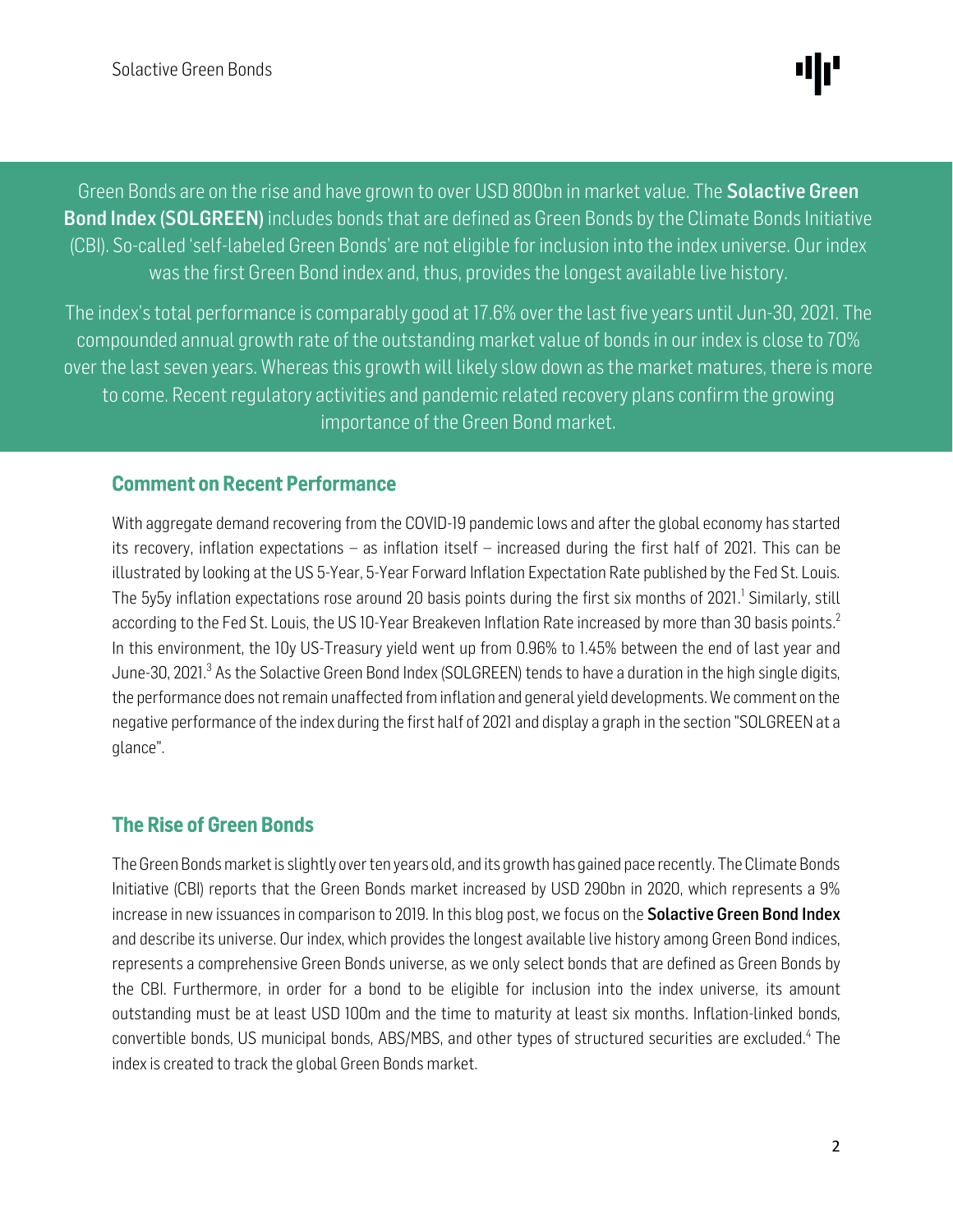The market for Green Bonds is gaining traction particularly for two reasons. First, investors are paying more attention to ESG- and climate-friendly investment solutions. Second, regulators around the globe are taking actions to increase transparency and to lead the way towards establishing commonly accepted standards for Green Bonds. Additionally, regulators increasingly are requiring investors to take sustainability considerations into account. These factors will increase the demand for Green Bonds and thus most likely support the prices and performance of Green Bonds.

In early 2014, there were 33 bonds in the **Solactive Green Bond Index** with a total market value of USD 19.2bn. Today, the number of bonds in the index has risen to 1137 and their total market value has reached USD 809.2bn. During this growth period, the index's currency exposure has broadened to 24 different currencies. In 2014, the number of currencies the index was exposed to stood at 8.

In 2020, 307 Green Bonds, with a total value of USD 168bn, were issued – increasing the number of new issuances by 4.8% in comparison to 2019. On the other hand, the market value of the new issuances is lower in 2020 contrasted to the previous year. These numbers refer to Green Bonds that fulfil the SOLGREEN Index criteria.





Source: Solactive, ICE, Candeal, and CBI

# Contributing to a Greener World

Green Bonds are generally the same as standard bonds but have a "green" feature. The idea behind them is to use the money that is raised through the issuances of Green Bonds for projects that positively affect the environment or contribute to the fight against climate change. The purpose of the money is linked to "green" endeavors,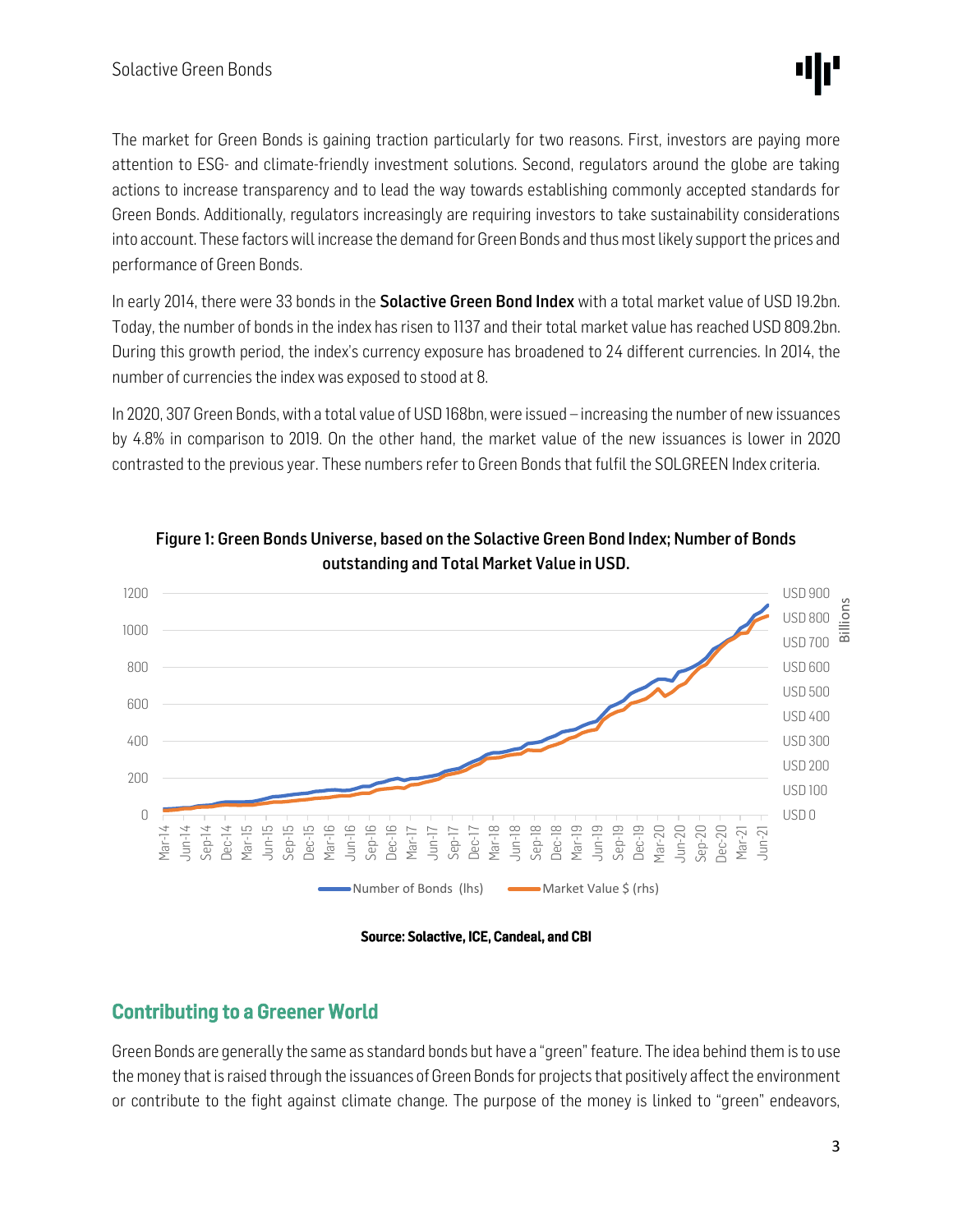whereas the bond is backed by the balance sheet or liquidity of the issuer. Thus, the credit profile and risk of Green Bonds are, in general, the same as for standard bonds from the same issuer.

The purpose of Green Bonds is that the bond issuers promise to use the proceeds for eco-friendly projects or investments. However, the financiers may not have specific control mechanisms in place that guarantee the usage of the funds in the desired way by debtors. Therefore, bond investors potentially face the risk of becoming victims of unjustified greenwashing activities by companies, agencies, governments, or other Green Bond issuers. This risk is especially latent for so-called 'self-labeled Green Bonds'. A similar phenomenon could recently be observed in the market for Social Bonds. The standards in this newer bond market are ambiguous, and debtors have increased the issuance of Social Bonds. According to the Financial Times, analysts deem some issuers of Social Bonds as too vague with respect to the usage of their bond's proceeds. A potential social washing is feared alongside this rapidly growing segment of the debt market. While the strong growth in issuances of Green Bonds took a breather in 2020, the size of the social bond market increased by 1017%, reaching a market size of USD 249bn (Source: Solactive, ICE, Candeal, and CBI). Criticism may arise over the practice of issuers tending to move towards a less-established market for Social Bonds, in which common standards have not been developed.

To overcome the challenge of unjustified greenwashing by bond issuers, the CBI checks and officially defines legitimate Green Bonds. In our Solactive Green Bond Index, we only allow Green Bonds as defined by the CBI as eligible constituents for our Green Bonds universe. In this way, investors in securities linked to the Solactive Green Bond Index can rest assured that they invest in bonds whose proceeds are used in activities related to an eco-friendlier world. Thus, for investors, the index offers sustainable and environmentally friendly investing.

# SOLGREEN at a Glance

In this blog post, we focus on the characteristics of the **Solactive Green Bond Index**. Since the abovementioned selection criteria lead to exclusions, our universe is smaller than that of the overall Green Bonds universe covered by the CBI. For instance, the bond issuance volume based on our index stood at USD 168bn in 2020, while the CBI Green Bonds database exhibits an issuance volume of USD 290bn in that same year. $^5$ 

With USD 81bn issuance volume in 2020, financial corporates are still the largest group in the index. As of the index's latest composition at the end of June 2021, financials had a weight of 39.5% – based on outstanding market value. However, it is worth noting that non-financial issuers are catching up quickly, both in absolute and relative terms.

In the first half of 2021 the market value of the new issuances is already higher than in 2020. This spectacular increase is potentially due to regulatory activities as well as to the post-pandemic recovery plan implemented by the European Commission. This is further addressed in section "Further Growth Expected".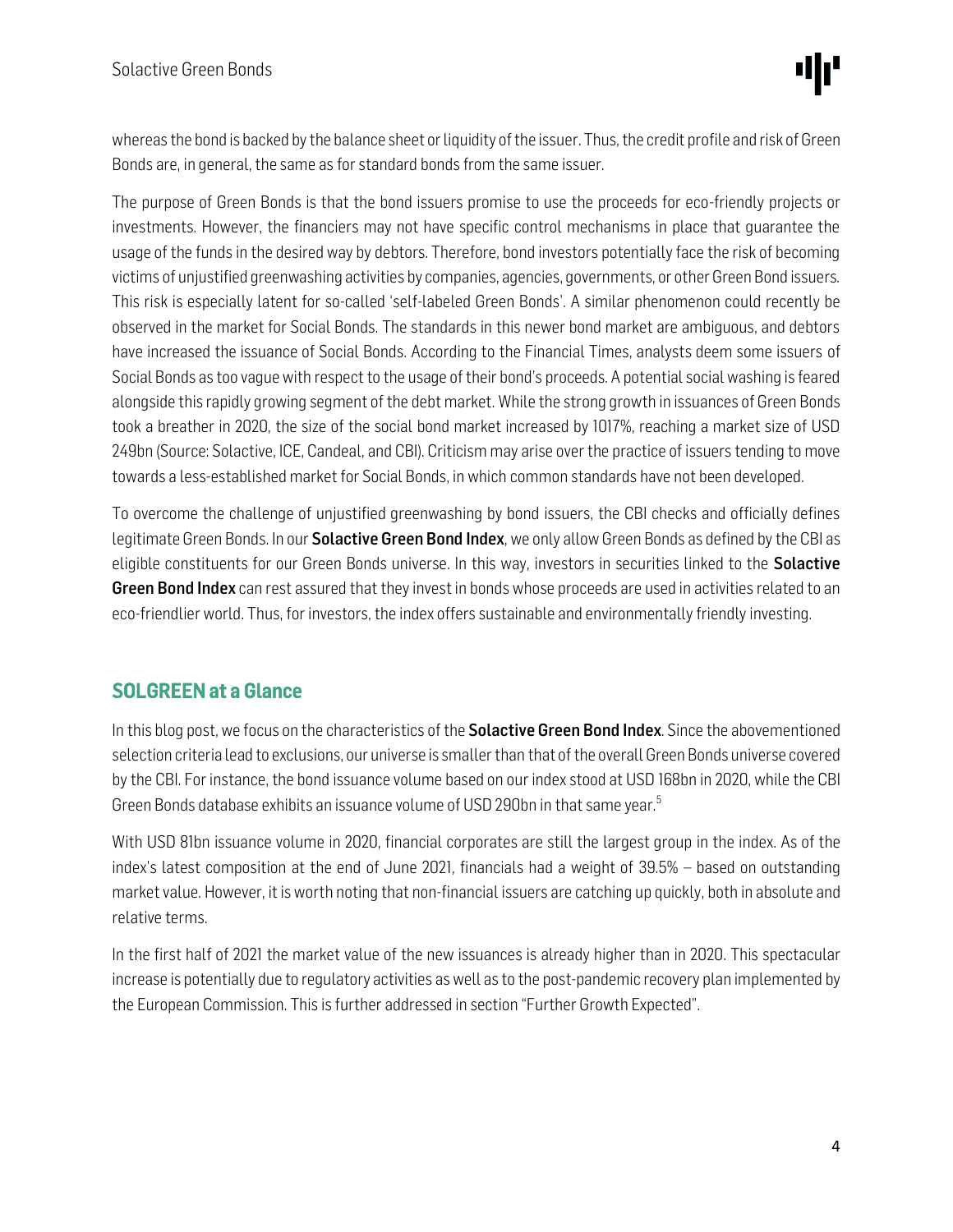

#### Figure 2: Number of New Issues per Year (lhs) and Market Value of New Issues per Year (rhs), per Sector.

#### Source: Solactive, ICE, Candeal, and CBI

The yield to maturity of the index's constituents – based on the weighted average – stands at 0.9% and its modified duration at 7.68, as of its latest composition. 27% of the outstanding market value sits in bonds with a AAA-rating, followed by 21% and 15% in bonds with an A- and a AA-rating, respectively. The most heavily represented credit rating in the index is the BBB-rating, with 30%.

#### Figure 3: Sector Exposure (lhs) and Ratings (rhs), as of the index's latest composition (end-June 2020).



Source: Solactive, ICE, Candeal, CBI, S&P, and Moody's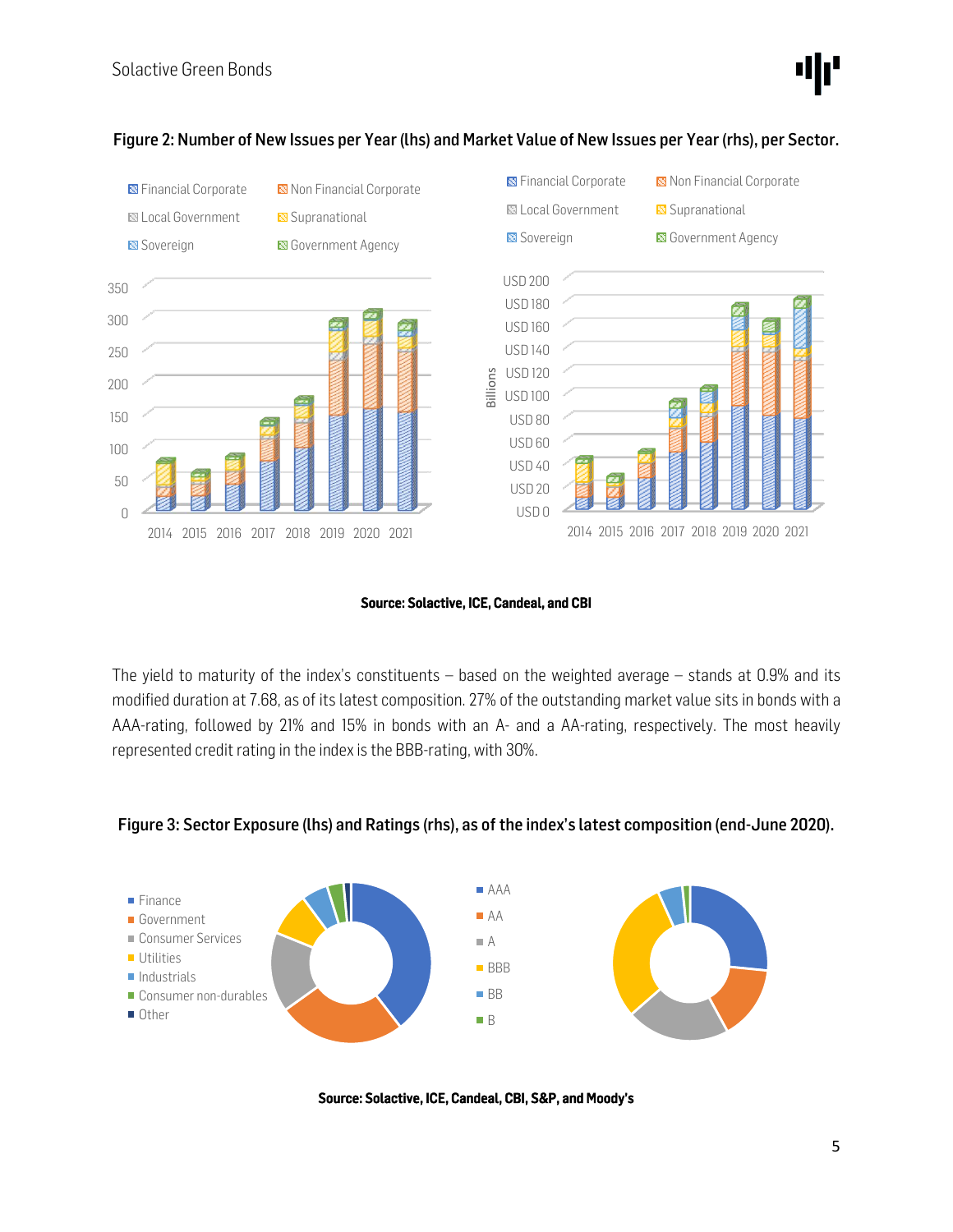During the first half of 2021, the SOLGREEN Index returned -4%. Due to its duration in the high single digits, the index is sensitive to interest rate movements and has suffered from the steepening of yield curves in the first half of 2021. As inflation expectations have affected the bond market, the index has not been spared.

As of today, the index has a cumulative return of 17.62% over the past five years. These figures, as well as the graph below, are based on the unhedged version of the index. Thus, currency fluctuations may play a role in the index's performance. For instance, the weak performance of the index until the end of 2015 is likely due to a strengthening USD against other currencies. There are 20 different currencies in the index today, and the indexcurrency is USD.



Figure 4: Performance of the Solactive Green Bond Index (SOLGREEN) since inception (unhedged, USD).

Source: Solactive, ICE, and Candeal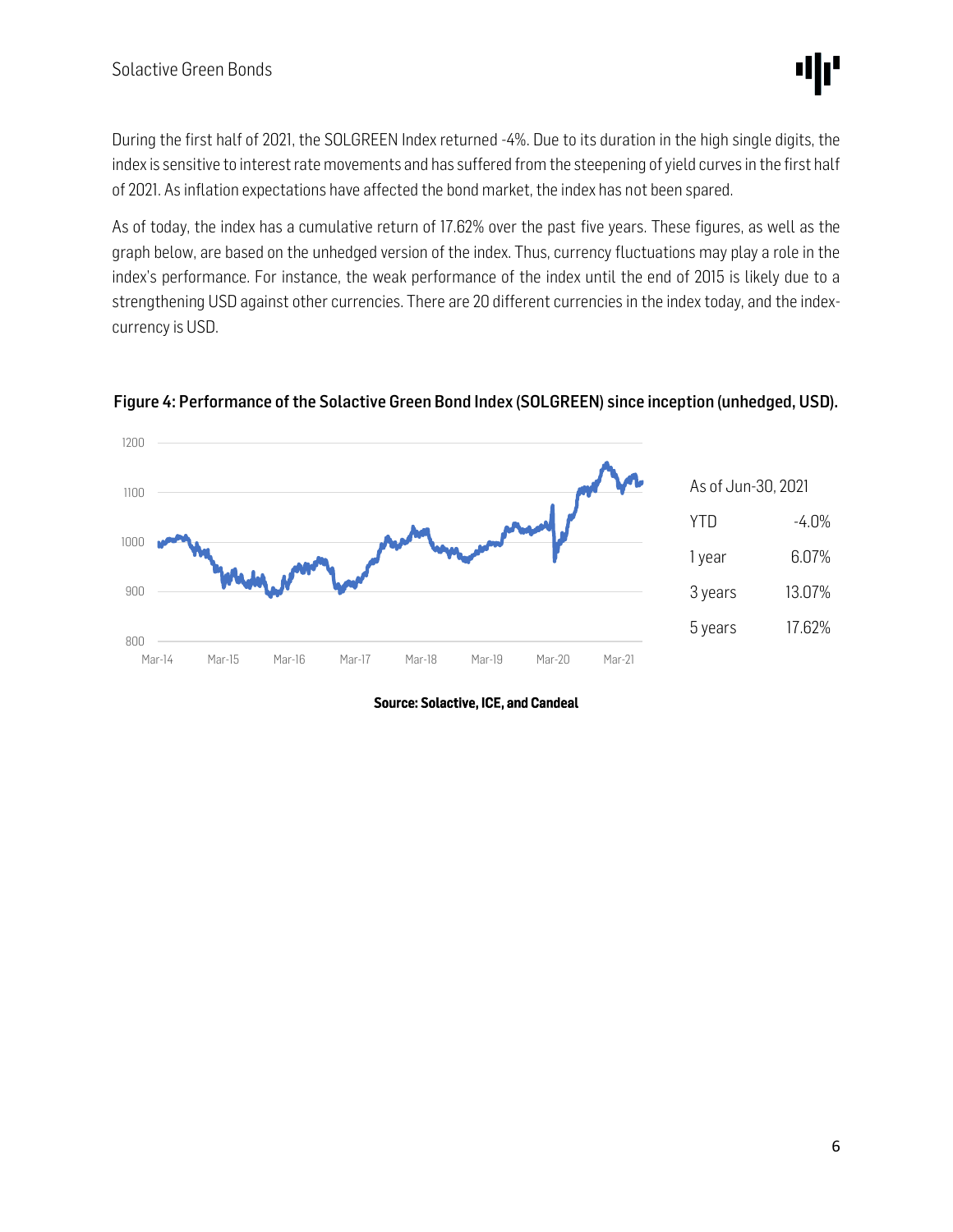Most of the proceeds of Green Bonds outstanding in the index's universe are invested in energy, building, and transportation projects. Other eligible uses of proceeds are water, waste, land use and marine resources, industry, and information & communications technology.





#### Source: Solactive, ICE, Candeal, and CBI

A detailed look at the biggest individual and country-level issuers of the index presents a clear picture: The index is globally, as well as with respect to the different kinds of issuers, well-diversified. A perfect example of a Green Bond issuer is the Société du Grand Paris. In 2020, it was the largest issuer of Green Bonds and made France the number-one Green bonds country issuer that year. The Société du Grand Paris has been established in 2010 by the French Government with the objective to construct the Grand Paris Express network, which expands the Parisian metro and rail transport network. The grid is powered entirely by electricity and has a high capacity utilization. For these reasons, it is compliant with the CBI low carbon transport criteria.<sup>6</sup> This year, the German government is the largest Green Bonds issuer followed by the French Government. In 2021, Europe is leading the dance in the sustainable finance sector. Since the beginning of the year European Union countries have accounted for nearly 50% of the Green Bonds issuances. (Source: Solactive, ICE, Candeal, and CBI).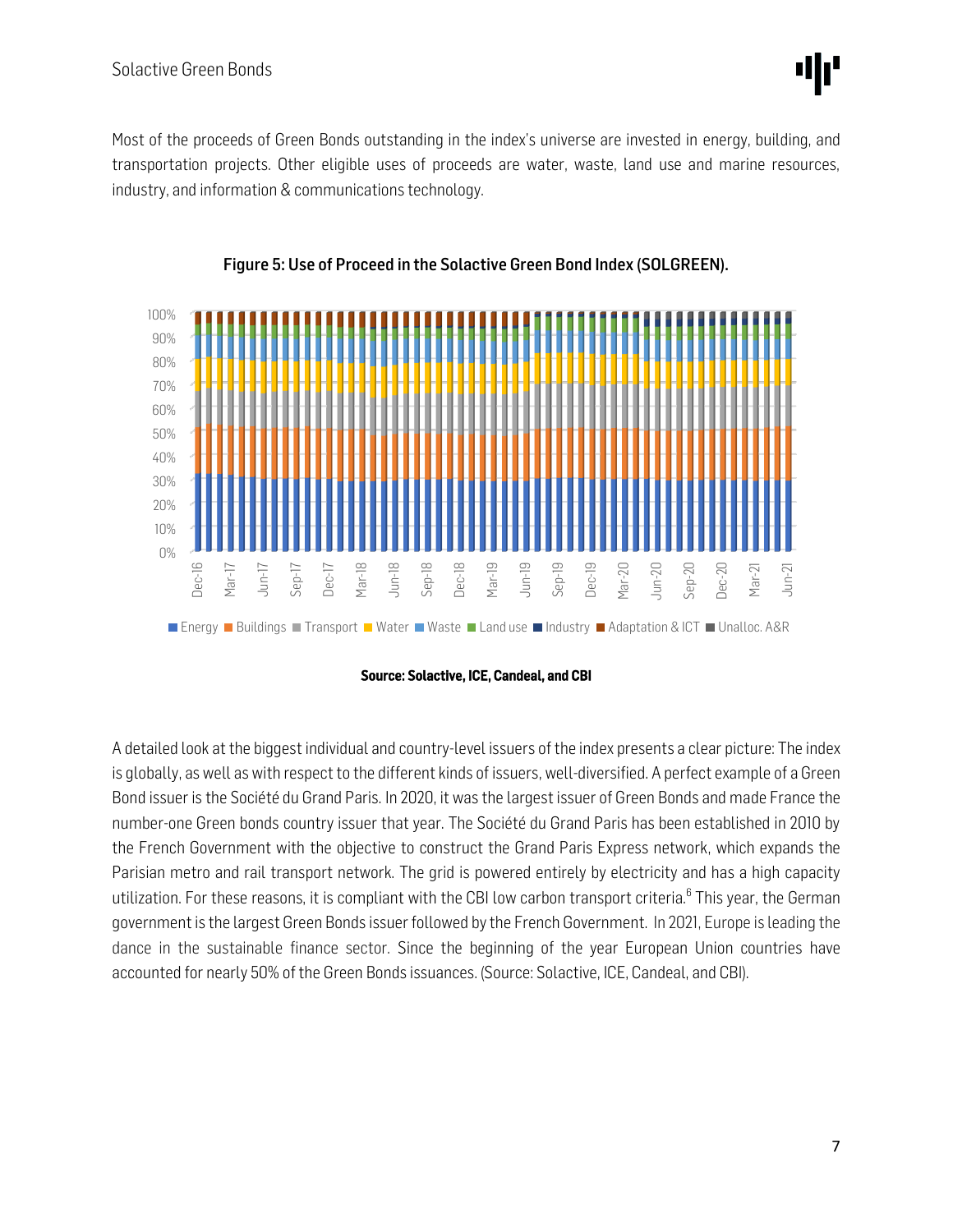| <b>Biggest Issuers:</b>   |         |                          |       |                                 |       |  |  |  |
|---------------------------|---------|--------------------------|-------|---------------------------------|-------|--|--|--|
| Since launch of the index |         | During 2020              |       | Since the beginning of the year |       |  |  |  |
| <b>KfW</b>                | 4.7%    | Societe du Grand Paris   | 6.01% | Bundesrepub. Deutschland        | 7.83% |  |  |  |
| European Investment Bank  | $4.0\%$ | KfW                      | 3.46% | Govt. of France                 | 4.26% |  |  |  |
| Societe du Grand Paris    | 2.4%    | European Investment Bank | 2.13% | KfW                             | 3.46% |  |  |  |
| Bundesrepub. Deutschland  | 1.9%    | E.ON SE                  | .50%  | Bundesobligation                | 3.29% |  |  |  |
| Engie SA                  | 1.9%    | Digital Dutch Finco BV   | 1.47% | European Investment Bank        | 2.35% |  |  |  |
| Industrial Bank Co Ltd    | 1.5%    | Apple Inc.               | 1.43% | Equinix Inc.                    | 1.93% |  |  |  |
| TenneT Holding BV         | 1.5%    | Volkswagen Intl. Fin. NV | 1.41% | Engie SA                        | 1.67% |  |  |  |
| International Bank for    |         |                          |       |                                 |       |  |  |  |
| Reconstruction and        |         |                          |       |                                 |       |  |  |  |
| Development               | 1.4%    | Landwirtsch Rentenbank   | 1.32% | Caixabank SA                    | 1.61% |  |  |  |
| China Development Bank    | 1.2%    | Government of Chile      | 1.32% | China Development Bank          | 1.58% |  |  |  |
| Asian Development Bank    | 1.1%    | Sparebank 1 Boligkreditt | 1.20% | Societe du Grand Paris          | 1.38% |  |  |  |

#### Table 1: Biggest Issuers and Biggest Country Issuers in the Solactive Green Bond Index.

| <b>Biggest Country issuers:</b> |        |                      |        |                                 |        |  |  |  |
|---------------------------------|--------|----------------------|--------|---------------------------------|--------|--|--|--|
| Since launch of the index       |        | During 2020          |        | Since the beginning of the year |        |  |  |  |
| Germany                         | 12.45% | France               | 13.28% | Germany                         | 20.12% |  |  |  |
| China                           | 12.26% | <b>United States</b> | 12.83% | France                          | 11.24% |  |  |  |
| France                          | 11.64% | Germany              | 12.04% | <b>United States</b>            | 10.43% |  |  |  |
| <b>United States</b>            | 11.48% | China                | 8.54%  | China                           | 5.94%  |  |  |  |
| Netherlands                     | 6.40%  | Netherlands          | 5.27%  | Netherlands                     | 5.87%  |  |  |  |
| Spain                           | 4.25%  | Spain                | 4.17%  | Sweden                          | 5.79%  |  |  |  |
| Luxembourg                      | 4.05%  | Sweden               | 4.01%  | Spain                           | 5.12%  |  |  |  |
| Sweden                          | 3.60%  | Japan                | 3.53%  | Italy                           | 3.07%  |  |  |  |
| Canada                          | 2.65%  | Norway               | 3.14%  | Finland                         | 2.78%  |  |  |  |
| Italy                           | 2.59%  | United Kingdom       | 3.01%  | Luxembourg                      | 2.53%  |  |  |  |
| United Kingdom                  | 2.54%  | Luxembourg           | 2.89%  | Norway                          | 2.49%  |  |  |  |

#### Source: Solactive, ICE, Candeal, and CBI

## Continued Growth Expected

Over the last seven years, the compounded annual growth rate of the market value of bonds in the Solactive Green Bond Index is close to 70%. After having reached more than half a trillion USD in value in 2019 and achieving impressive growth rates over the past couple of years, the growth of the Green Bonds market has slowed down in 2020. But despite this fact, there is certainly more to come. Investor's recently increasing focus on eco-friendly investments is particularly supportive. Further, regulatory efforts confirm the rising importance of the Green Bonds market especially in Europe and in the United States.<sup>7</sup>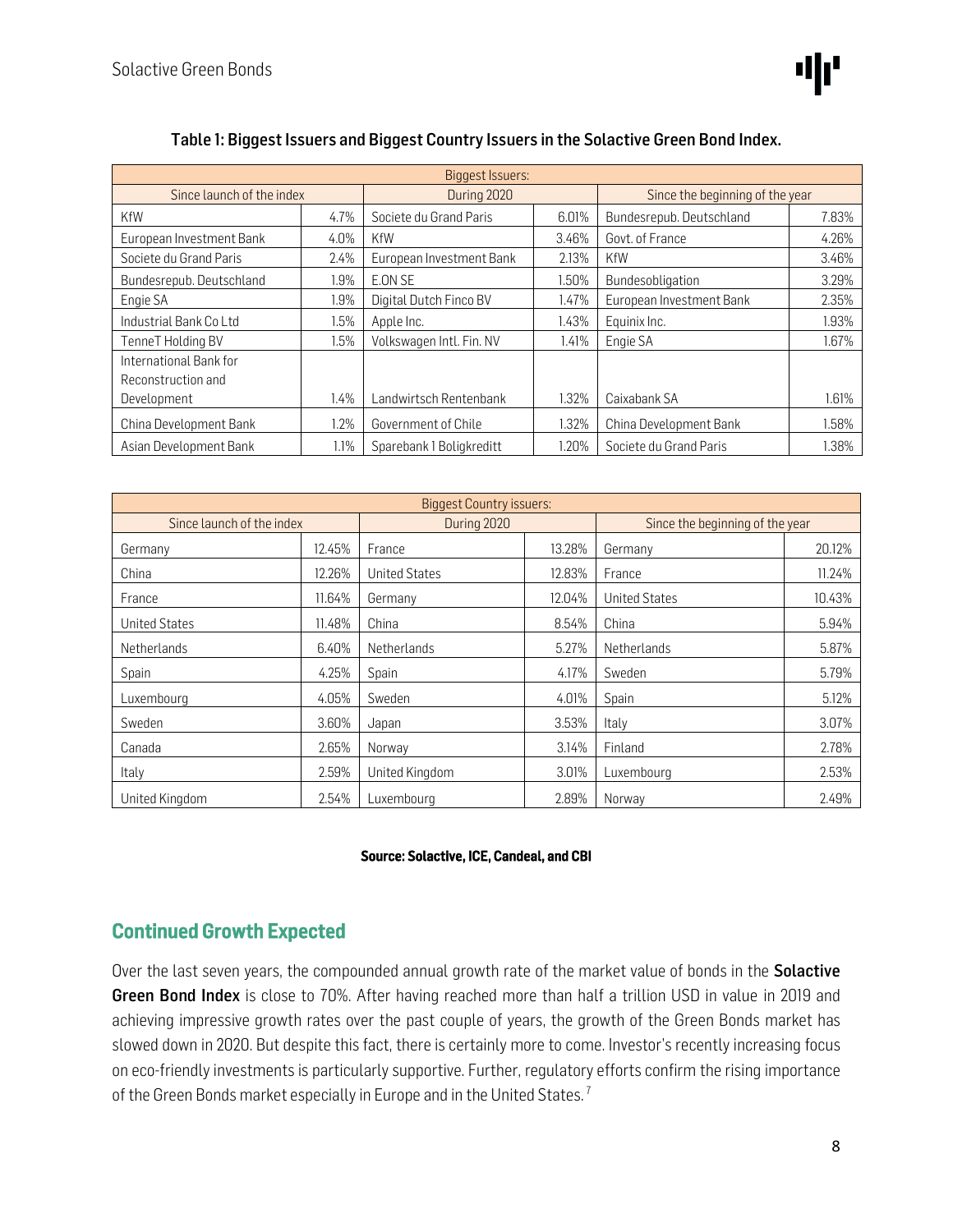Regulatory activities within the European Union  $-$  as an example  $-$  not only focus on operating or producing companies' businesses but also on investors. Thus, they aim at directing the focus of financiers and investors towards sustainable investing. The regulation is titled "Ecofriendly investment – EU standard for 'green bonds'" and was adopted in the first quarter of 2021.<sup>8</sup>

The Green Bonds market's growth has doubled in Q2 2021 in comparison to the first quarter. This is partly the result of the post pandemic recovery plan implemented by the European Commission. This plan is named 'Next Generation EU' and aims to steer post-COVID-19 Europe towards a greener, more digital, and resilient future. So far, the NGEU plan has gathered EUR 1.8tn and is expected to raise an additional EUR 800bn by the end of 2026. 30% of this amount (EUR 250bn) will be funded by progressive Green Bonds issuance, which has started in Q2 2021.<sup>9</sup>

The CBI expects 2021 to be a solid year for the Green Bonds market, notably backed by increasing policy support to achieve a transition to net zero by 2050 on a worldwide level, including in the US, Europe, and China. The return of green multilateralism (after US re-joining the Paris Accord) as well as the development and harmonization of green taxonomies are also expected to play an essential role.

# Final Remarks

If investors have non-financial interests, for instance, to invest in bonds that were issued to finance eco-friendly projects, then they can get the best of two worlds: gaining exposure to bonds and contributing to the fight against climate change. After high growth rates over the last couple of years, there is undoubtedly further growth to be expected. Whereas there could always be the possibility of Green Bonds issuers being accused of greenwashing, especially if they do not get an official label, this issue will likely become less of a problem in the future. If there is a well-functioning and regulated evaluation of the Green Bonds labeling process, then investors will make use of it. Thus, the transparency for these kinds of bonds will increase, and investors can be assured of what they get. In the **Solactive Green Bond Index**, we have already overcome this challenge by relying on the labelling process of the Climate Bonds Initiative. The index offers a broadly diversified Green Bonds investment, with a solid rating scheme and a comparably good performance.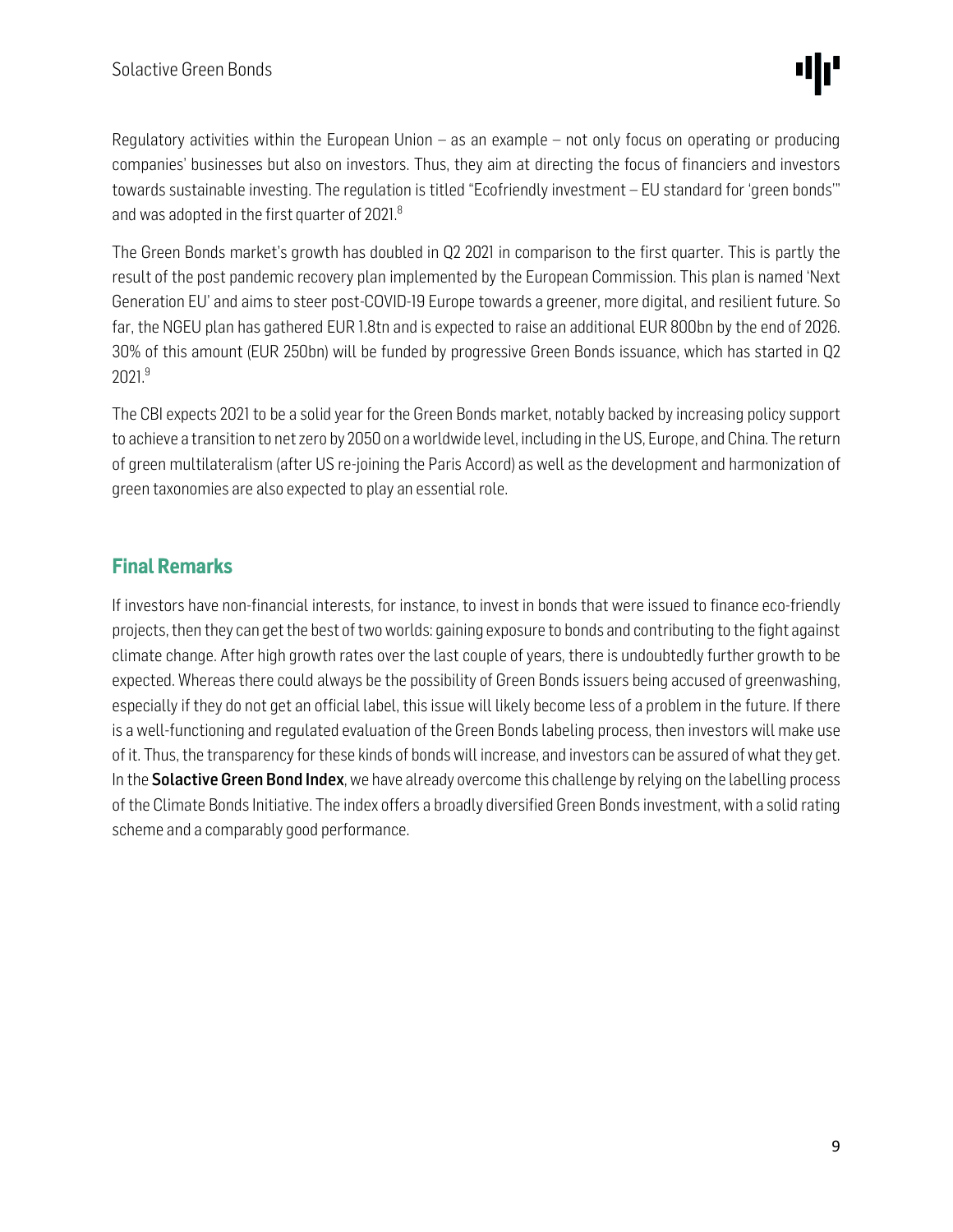# References

[1] 5y5y Forward Inflation Expectation Rate; FED St Louis,<https://fred.stlouisfed.org/series/T5YIFR>

[2] 10 year Breakeven Inflation Rate; FED St Louis[, https://fred.stlouisfed.org/series/T10YIE](https://fred.stlouisfed.org/series/T10YIE)

[3] 10 year US Treasury Constant Maturity Rate; FED St Louis[, https://fred.stlouisfed.org/series/DGS10](https://fred.stlouisfed.org/series/DGS10)

[4] Guideline Solactive Green Bond Index[, https://www.solactive.com/wp](https://www.solactive.com/wp-content/uploads/2018/10/Guideline_Solactive-Green-Bonds-Index_Update_20181101.pdf)[content/uploads/2018/10/Guideline\\_Solactive-Green-Bonds-Index\\_Update\\_20181101.pdf.](https://www.solactive.com/wp-content/uploads/2018/10/Guideline_Solactive-Green-Bonds-Index_Update_20181101.pdf)

[5] Sustainable Debt Global State of Market 2020, Climate Bonds Initative, [https://www.climatebonds.net/files/reports/cbi\\_sd\\_sotm\\_2020\\_04d.pdf](https://www.climatebonds.net/files/reports/cbi_sd_sotm_2020_04d.pdf)

[6] Climate Bonds Initiative[, https://www.climatebonds.net/certification/societe-du-grand-paris](https://www.climatebonds.net/certification/societe-du-grand-paris)

[7] Green bonds are beating all expectations in post-pandemic recovery; GreenBiz Aug-4 2021, <https://www.greenbiz.com/article/green-bonds-are-beating-all-expectations-post-pandemic-recovery>

[8] Proposal for a regulation; Ecofriendly investment – EU standard for 'green bonds', [https://ec.europa.eu/info/law/better-regulation/have-your-say/initiatives/12447-EU-Standard-for-Green-Bond.](https://ec.europa.eu/info/law/better-regulation/have-your-say/initiatives/12447-EU-Standard-for-Green-Bond)

[9] Next Generation EU Green Bonds; European Commission,

[https://ec.europa.eu/info/sites/default/files/about\\_the\\_european\\_commission/eu\\_budget/factsheet\\_2\\_green\\_](https://ec.europa.eu/info/sites/default/files/about_the_european_commission/eu_budget/factsheet_2_green_bonds_14.04.pdf) [bonds\\_14.04.pdf](https://ec.europa.eu/info/sites/default/files/about_the_european_commission/eu_budget/factsheet_2_green_bonds_14.04.pdf)